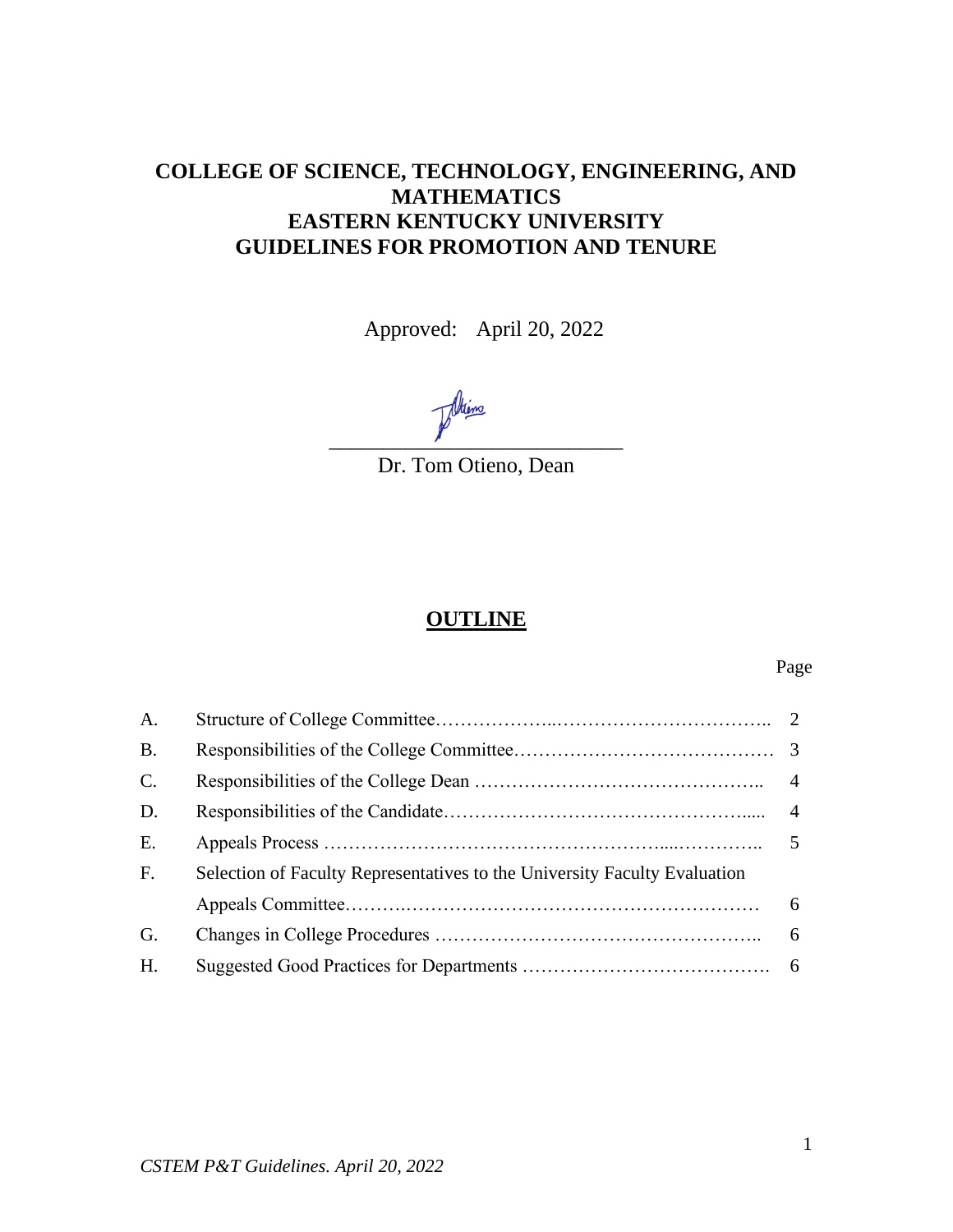#### A. STRUCTURE OF COLLEGE COMMITTEE

1. For the purposes of electing/selecting members to the College of Science, Technology, Engineering, and Mathematics Promotion and Tenure Committee, the departments within the college are as follows:

Department of Agriculture, Department of Applied Engineering and Technology, Department of Biological Sciences, Department of Chemistry, Department of Computer Science and Information Technology, Department of Mathematics and Statistics, and Department of Physics, Geosciences, and Astronomy.

- 2. The College Promotion and Tenure Committee shall consist of seven faculty members, one from each of the constituent departments. The full-time, tenure-track (tenured and probationary), faculty of each department shall elect one representative. Only full-time, tenured faculty holding the rank of professor or associate professor are eligible for membership on the committee. Department Chairs are not eligible for membership on the committee.
- 3. Beginning with the academic year 2022-2023, in even academic years (such as 2022-2023) the Departments of Applied Engineering and Technology, Mathematics and Statistics, and Physics, Geosciences, and Astronomy will each elect one member and one alternate to this committee for a two-year term. For the academic year 2022-2023 only, the remaining 4 departments will elect a member for a oneyear term. In odd academic years (such as 2023-2024), the Departments of Agriculture, Biological Sciences, Chemistry, and Computer Science and Information Technology will each elect one member and one alternate to this committee for a two-year term. The purpose of the alternates will be to replace the elected department representatives should the need arise.
- 4. The committee will elect a chair and a recorder from among its members at the first college committee meeting.
- 5. The committee members and alternates shall be elected no later than September 1 of the year in which the committee is to function. Normally, the elections will be held in the spring semester preceding the academic year the committee is to function.
- 6. If a faculty member or a member of their immediate family is being considered for promotion or tenure, the faculty member may not serve on the committee that year. If the faculty member is already a member of the committee, they shall be replaced by an alternate.
- 7. A faculty member shall not serve on more than one promotion and tenure committee (department, college, or the university Faculty Evaluation Appeals Committee) in the same year.
- 8 A working committee shall consist of at least two-thirds of the voting members.
- 9. An alternate may replace an excused member for voting purposes on tenure or promotion recommendations only if the alternate has been present for all discussions regarding tenure or promotion to that rank.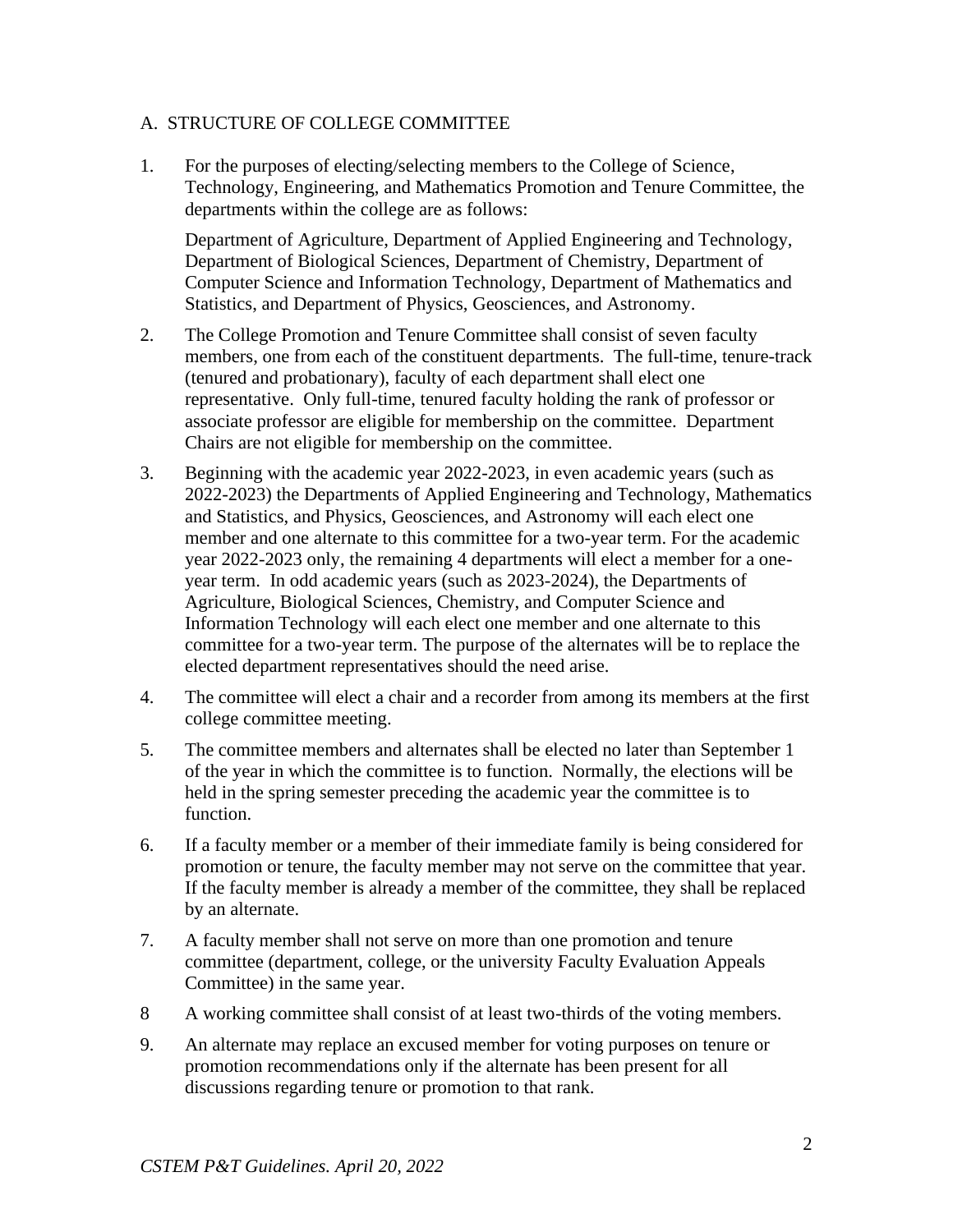### B. RESPONSIBILITIES OF THE COLLEGE COMMITTEE

- 1. The college committee shall be responsible for examining promotion and tenure materials prepared by departmental committees and addenda provided by the Department Chair/and or the candidate, and for ensuring that the departments apply standards equitably, approved criteria and procedures have been followed, promotion and tenure recommendations are consistent with the goals and needs of the college, and unsubstantiated information or material that lacks documentation is not used as part of the decision process.
- 2. Members of the college committee shall have access to the individual application files upon their receipt by the Dean.
- 3. The college committee shall have an organizational meeting, convened by the Dean, no later than the first week of October. The committee will elect a chair and a recorder from among its members and establish a firm schedule of meetings for the rest of the year that complies with the current college and university deadlines.
- 4. The college committee shall begin its review of the application materials no later than the first week in December.
- 5. The college committee may ask for clarification of any materials it is reviewing from the departmental committee, Department Chair, or other qualified source.
- 6. The college committee will review first the recommendations for tenure and then the recommendations for promotion in ascending order of rank. All candidates for tenure or promotion to a given rank will be considered at single sessions. In addition, voting on each candidate shall be done immediately after discussing the candidate, but the votes shall not be counted until all tenure candidates, or all candidates for promotion to a given rank, have been considered.
- 7. Decisions shall be made by secret ballot and by majority vote. A tie vote will be considered a negative recommendation.
- 8. No proxy votes will be allowed. Substitute committee members will not be allowed to join the committee after deliberations have begun.
- 9. Members of the college committee shall complete the appropriate forms for recommendation for promotion and/or tenure, providing any necessary addenda. Members of the committee shall sign the form(s), indicating the accuracy of the report as it was approved by the majority of the committee and verifying the results of the vote.
- 10. If the committee does not concur with the recommendations of the department committee, the Department Chair, or both, the college committee shall state in writing the reasons for the differing recommendations.
- 11. The chair of the college committee shall submit the committee recommendations, with appropriate documentation and required forms, to the College Dean.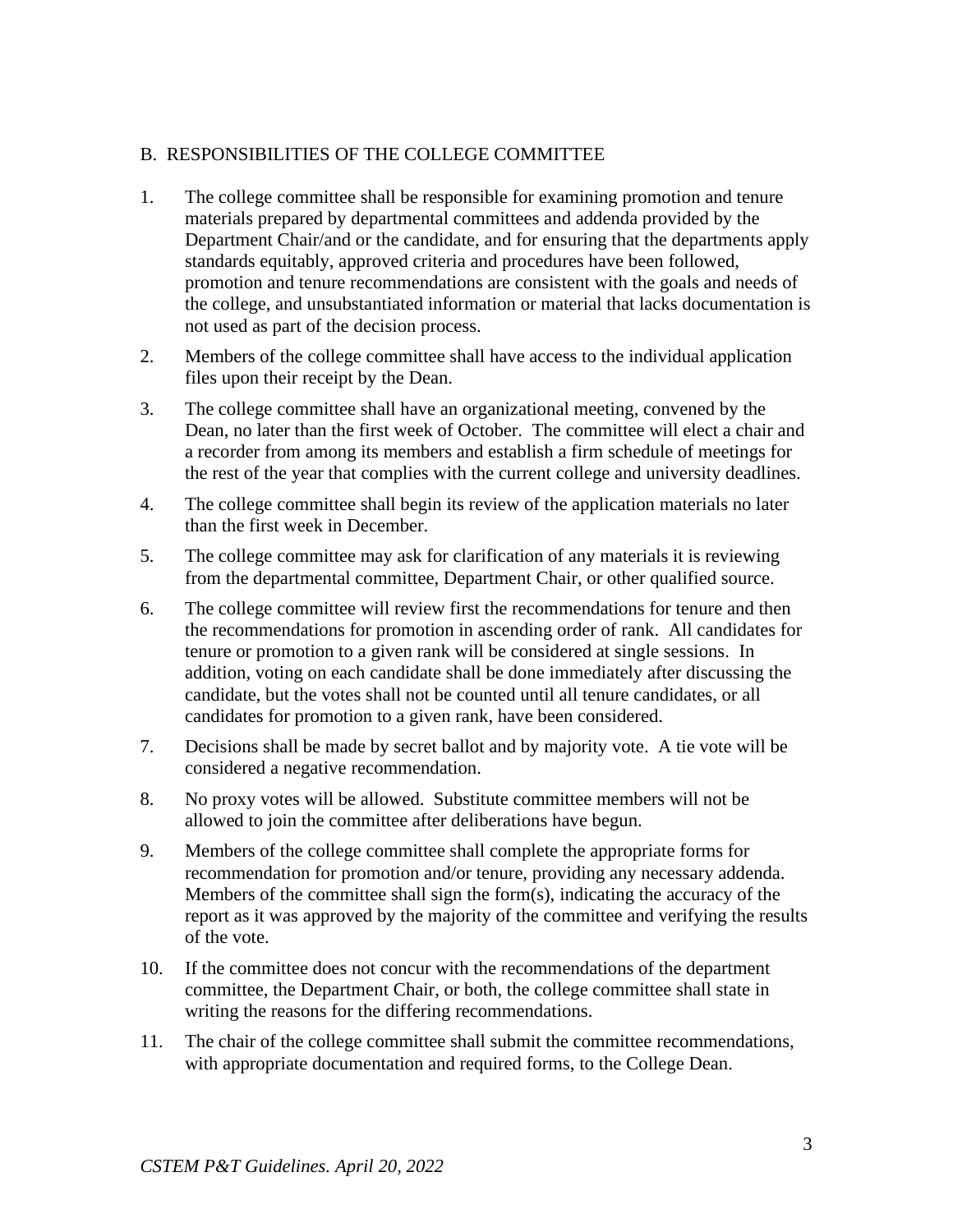- 12. The committee chair shall also provide the Dean with a record of committee meetings including names of attending members and a record of the vote count.
- 13. The college committee shall complete its recommendations for promotion and tenure within two weeks of fall semester final grade submission, unless prevented from doing so by extenuating circumstances.

## C. RESPONSIBILITIES OF THE COLLEGE DEAN

- 1. By April 15, the Dean shall send a list of faculty eligible for tenure in the next academic year to the Departmental Chair for transmittal to the candidate and the departmental promotion and tenure committee.
- 2. The Dean shall sit in during committee deliberations as an observer and as a resource to the committee on procedural and policy issues (university and college). The Dean shall not otherwise participate in the evaluation of candidates for promotion and/or tenure during these meetings.
- 3. The Dean shall make all application materials and recommendations on tenure and/or promotion from Department Chairs available to the college committee.
- 4. Upon receipt of the college committee's recommendation form and the individual application file, the Dean shall review all materials and make separate recommendations regarding the promotion and/or tenure of the candidates.
- 5. If the Dean does not concur with the recommendations of the department committee, the Department Chair, and/or the college committee, the Dean shall state in writing the reasons for the differing recommendations.
- 6. The Dean shall notify the candidate in writing, with a copy to the Department Chair, of the recommendations of the college committee and of the Dean, with justification for these decisions.
- 7. The Dean shall forward application materials, all recommendations on tenure and positive recommendations pertaining to promotion to the Provost and Vice President for Academic Affairs, in accordance with the dates published by the Provost's office.
- 8. Promotion applications receiving a negative recommendation by the Dean shall not be reviewed further unless the candidate submits a brief letter to the Dean, with a copy to the Department Chair, within five (5) calendar days of notification by the Dean, requesting that the review process continue. This is not an appeal.

## D. RESPONSIBILITIES OF THE CANDIDATE

- 1. Candidates should be familiar with department, college, and university promotion and tenure policies and procedures.
- 2. No later than May 1, the Department Chair shall notify faculty eligible for tenure in the next academic year of their eligibility. If a faculty member has not been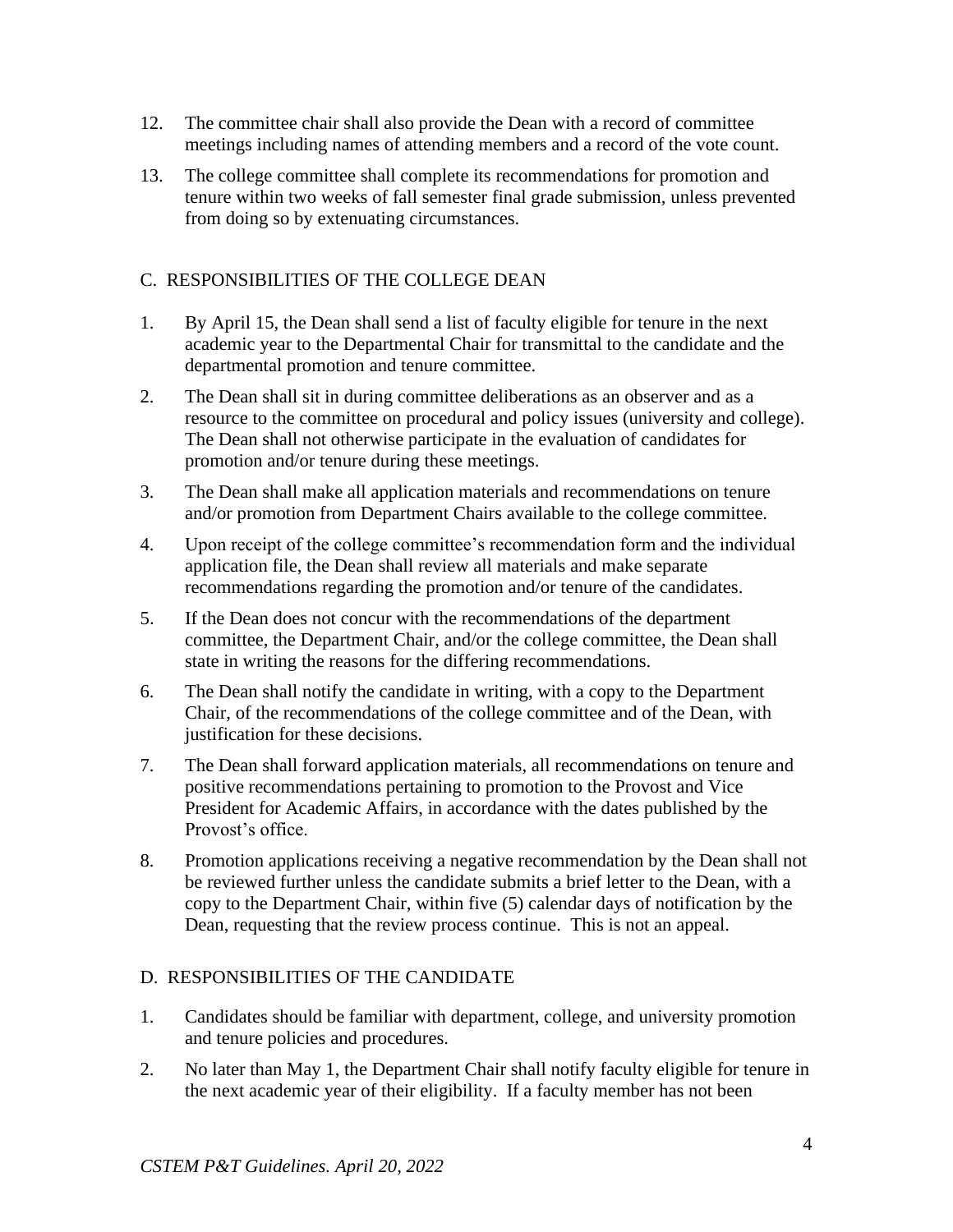notified by May 1 of tenure eligibility and believes this to be in error, the faculty member must submit a written request for review to the Department Chair, with a copy to the Dean no later than two weeks prior to September 1. A candidate for promotion is responsible for initiating the process by presenting a letter requesting a departmental review to the Department Chair.

- 3. No later than September 1, eligible candidates for tenure and/or promotion shall notify the Department Chair in writing, with a copy to the Dean, of the intent to apply for tenure and/or promotion in the present academic year.
- 4. It is the responsibility of the candidate to submit an application for tenure and/or promotion by the deadline stipulated in the department promotion and tenure policy document. A candidate who is eligible for tenure but fails to submit an application shall be given a terminal appointment.
- 5. Should an applicant for promotion choose to withdraw from candidacy, the applicant shall so inform the Department Chair, the Dean, and the Provost in writing. Should an applicant for tenure choose to withdraw from candidacy, the applicant shall so inform the Department Chair, the Dean, and the Provost in writing and shall submit a letter of withdrawal prior to March 20 in the academic year the candidate is seeking tenure. Except in cases of extenuating circumstances, tenure candidates who withdraw from the process will be issued a terminal appointment.
- 6. A candidate whose promotion application receives a negative recommendation by the Dean may choose to request that the review process continue as outlined in Section C-8.
- 7. A candidate whose tenure and/or promotion application receives a negative recommendation by the Provost may choose to appeal as outlined in Section E.

### E. APPEALS PROCESS

- 1. The process allows for an appeal of a negative recommendation only after the Provost has made their recommendation. After reviewing the tenure and/or promotion applications and making recommendations, the Provost shall notify each candidate in writing of the recommendation, with justification for the recommendation.
- 2. Within ten (10) calendar days of notification of the Provost's negative recommendation, the candidate may appeal to the President, who shall convene the Faculty Evaluation Appeals Committee (FEAC). Candidates should review the university tenure and promotion policy (Policy 4.6.4) for acceptable grounds for requesting such an appeal and other policies and procedures pertaining to the appeal process.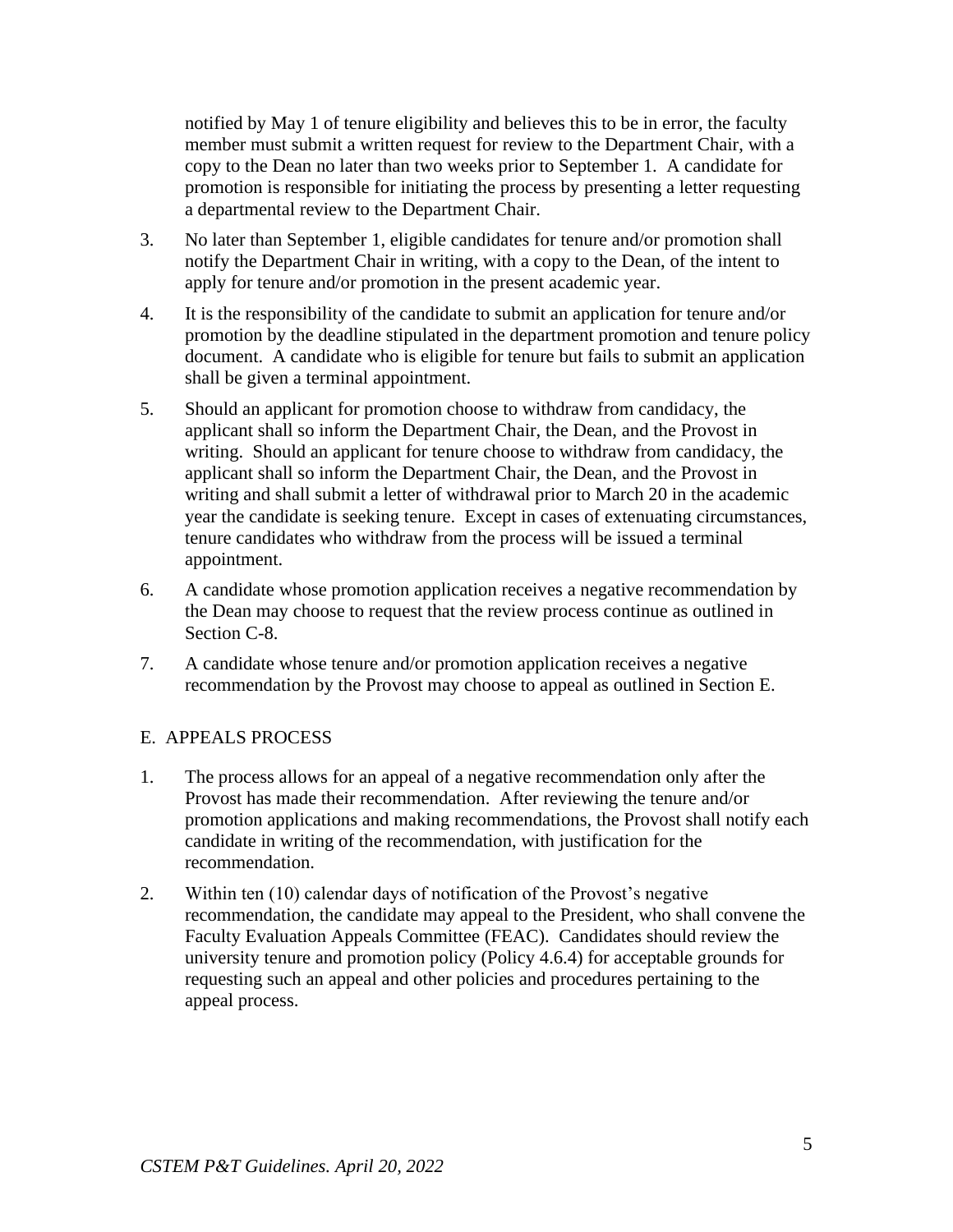### F. SELECTION OF FACULTY REPRESENTATIVES TO THE UNIVERSITY FACULTY EVALUATION APPEALS COMMITTEE

- 1. The faculty representative and alternate to the University Faculty Evaluation Appeals Committee (FEAC) shall serve for a period of two years.
- 2. When necessary (e.g., when the term of serving members expires or there is a conflict of interest), the college representative and alternate for the University Faculty Evaluation Appeals Committee shall be elected no later than May 1 in the preceding academic year.
- 3. When the college representative is unable to serve in a given year, they shall be replaced by the alternate, but shall return in subsequent years to complete the balance of his/her term (excluding any years served by the alternate).
- 4. Each department may nominate one candidate. Eligible candidates include all fulltime, tenured faculty of the college holding the rank of Professor. Members of FEAC or alternates cannot be members of department or college promotion and tenure committees.
- 5. Elections shall be conducted by the Office of the Dean. Eligible voters will include all full-time, tenure-track (tenured and probationary) faculty.
- 6. The leading candidate receiving at least 40% of the votes cast shall be the elected member of FEAC and the runner-up shall be the alternate.
- 7. If no one receives at least 40% of the votes cast, a run-off voting involving the top two candidates will decide by plurality the representative and the alternate.

### G. CHANGES IN COLLEGE PROMOTION AND TENURE GUIDELINES

- 1. The college promotion and tenure committee can initiate changes to the guidelines with a majority vote.
- 2. Changes in the college promotion and tenure guidelines shall be made by a majority vote of the voting full-time, tenure-track (tenured and probationary) faculty of the college.
- 3. After initial adoption of these procedures, changes in the college procedures must be approved by May1 prior to the academic year in which they are to take effect.

### H. SUGGESTED GOOD PRACTICES FOR DEPARTMENTS

- 1. All Department Chairs, members of Departmental and College Promotion and Tenure Committees, and candidates for promotion and/or tenure are expected to be familiar with and to comply with the university, College of Science, Technology, Engineering, and Mathematics, and departmental promotion and tenure policies.
- 2. Throughout the promotion and tenure processes, principles of confidentiality shall be respected.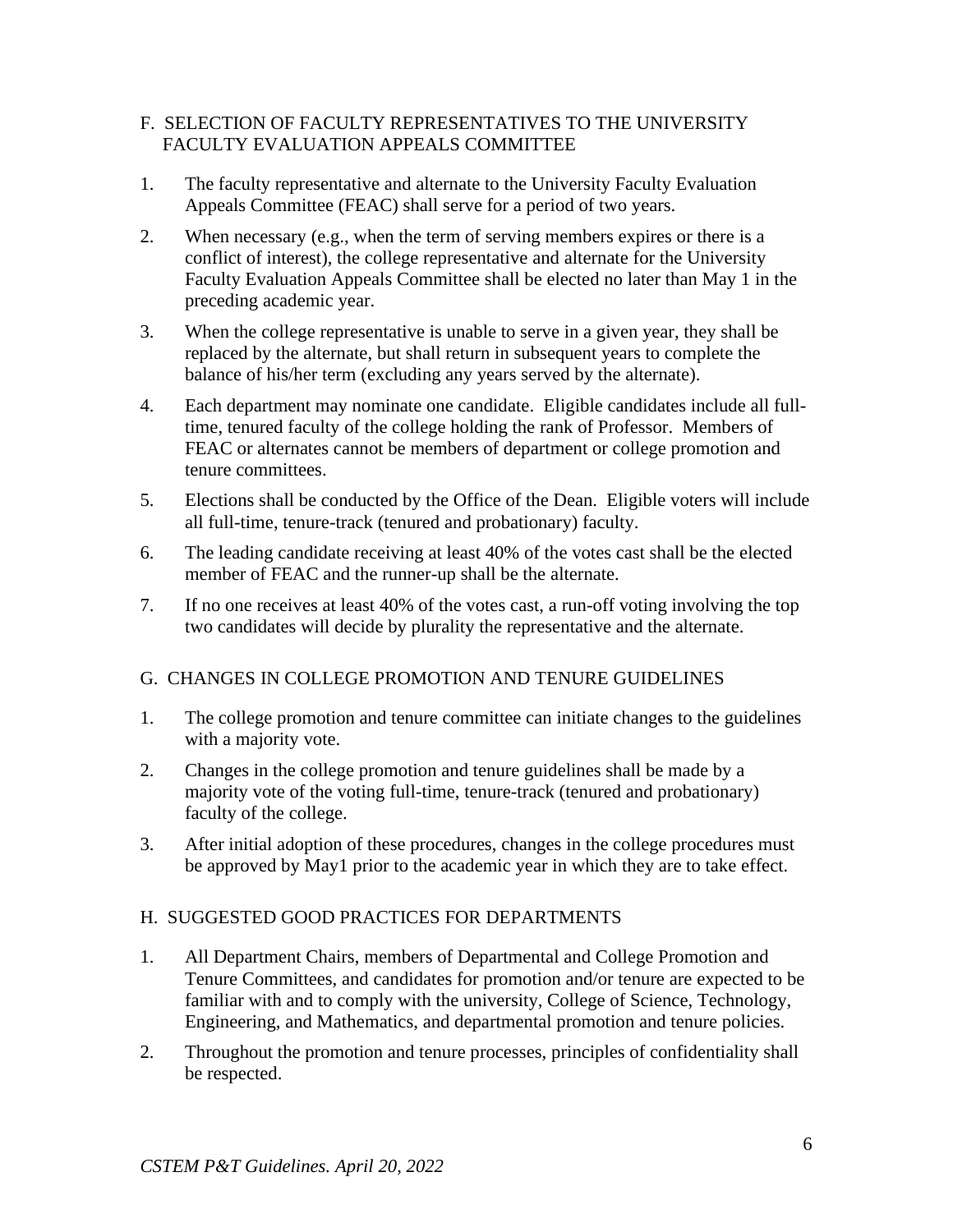- 3. To ensure the procedural rights of the candidates for promotion and/or tenure, the Department Chair should provide copies of the college and departmental promotion and tenure guidelines to the candidate and to the appropriate departmental committees (or refer them to where electronic copies are posted) as soon as a determination has been made that the faculty member is to be considered for promotion and/or tenure.
- 4. Department policies for promotion and tenure shall state specific criteria to be used in the evaluation and how they shall be applied.
- 5. Policies for promotion and tenure shall include a method for departments to periodically and regularly reassess their policies and procedures to ensure that they are continuing to support the stated purpose, mission, and goals of the university. The policies shall specify that the Department Chair is responsible for ensuring that the reassessment is conducted at least every five years.
- 6. A departmental promotion and tenure committee should be chaired by an experienced individual who has previously served on a promotion and tenure committee.
- 7. Credit toward tenure and/or promotion.

Some candidates for promotion and/or tenure may wish to apply prior service at another institution or place or employment toward the EKU probationary period. This must be agreed upon by the Department Chair and College Dean at the time of initial appointment and documented in the Terms of Initial Faculty Appointment form. Furthermore, for work at another institution to be considered for promotion and tenure purposes at EKU, complete documentation must be provided, including teaching evaluations, service record, and scholarly accomplishments.

While credit for service at another institution shortens the probationary period, or time in rank for promotion purposes, the candidate must demonstrate and document their continued and sustained growth while at EKU in fulfillment of the criteria for tenure and/or promotion.

#### 8. Evaluation of teaching.

(a)In accordance with university policy, each department has the primary responsibility of administering a University-sanctioned *student opinion of instruction* evaluation instrument (currently eXplorance Blue) and, if applicable, another evaluation questionnaire for student opinion of instruction chosen by the department. In presenting such data, the department must provide a thorough analysis including a summary clearly indicating how the candidate's performance compares relative to the rest of the faculty in the department. The candidate's performance should also be compared with those of faculty at the college, university, and national levels if the instrument used includes such data.

(b) In addition to student opinion of instruction (*Policy 4.1.7, Student Opinion of Instruction*), each department is also required by university policy (Policy 4.6.4,